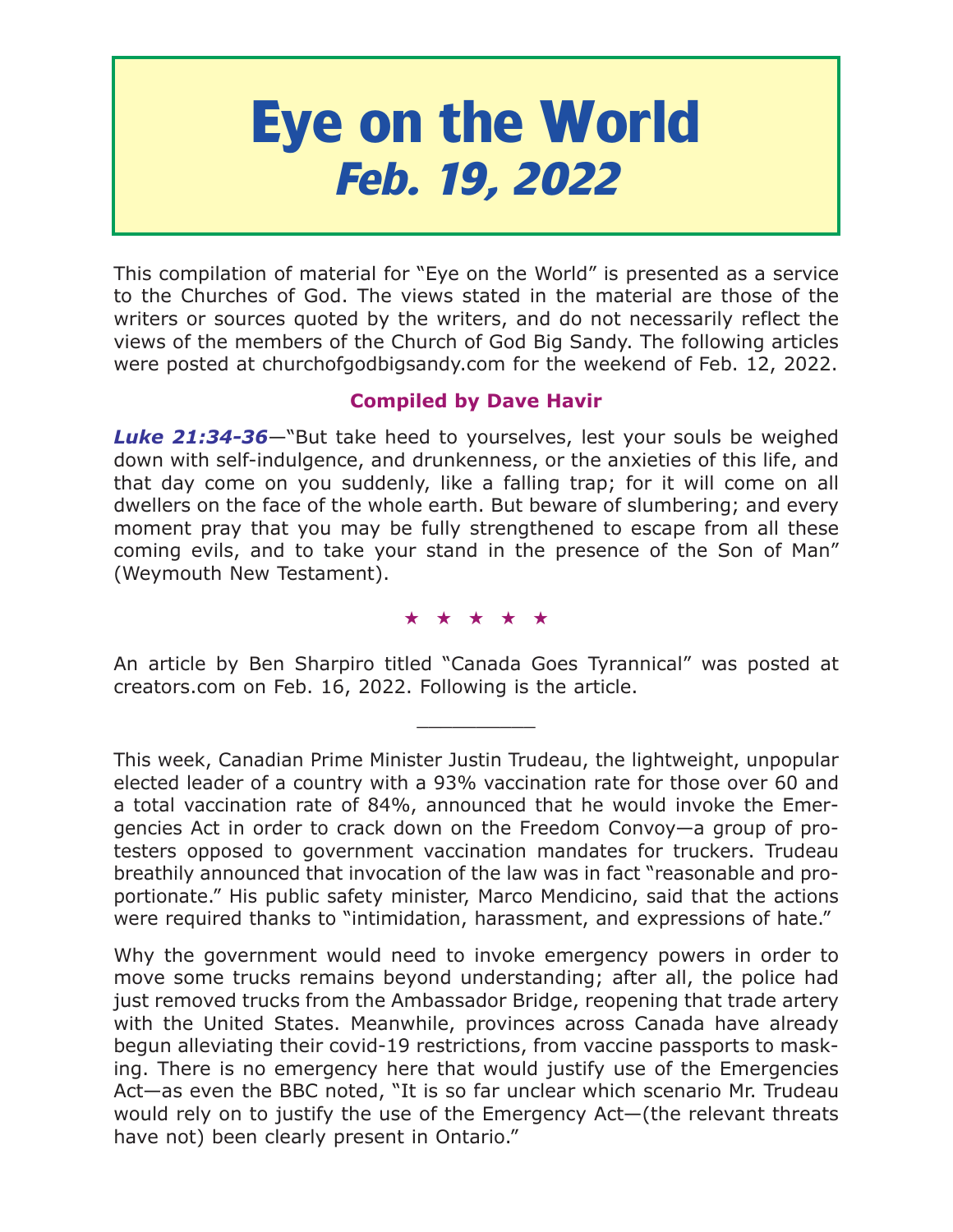Nonetheless, Finance Minister Chrystia Freeland explained that the government would be extending laws designed to stop terror funding to now encompass crackdowns on political dissent: "Financial service providers will be able to immediately freeze or suspend an account without a court order. In doing so, they will be protected against civil liability for actions taken in good faith." In plain language, this means that the government of Canada has now empowered banks to freeze accounts who give money to political causes the government doesn't like.

The move to de-bank disfavored political actors has already been gaining steam in January 2021, PayPal blocked a Christian crowdfunding site from using its services; the next month, Paypal announced it would work with the Left-wing Southern Poverty Law Center to find users to boot. As one of Paypal's original creators, David Sacks, wrote, "when your name lands on a No-Buy List created by a consortium of private fintech companies, to whom can you appeal?" In Canada, it's worse than that: The de-banking has become government sponsored.

And if Trudeau is able to invoke emergency powers to de-bank his political opponents—people he has labeled racists simply for opposing his vaccine mandates—where, precisely, does this end? What's to stop powerful political actors from violating liberties on the same pretext?

The answer, of course, is nothing. And perhaps that's the point: from now on, dissent against Left-wing perspectives may be criminalized. Watch what you say—your bank account is on the line.

Over the course of the past century, the political Left made a promise: that if they were granted more and more centralized power, they would protect their citizens, particularly during times of emergency. That promise was always a lie, but the pandemic exploded that lie in particularly egregious fashion. This left the Left with two options: to abandon that article of faith, an idea central to their entire worldview; or to persecute heretics. Trudeau, unsurprisingly, has chosen the latter. Emergency powers will be necessary until the people enthusiastically agree that their betters in government ought to rule them.

#### ★★★★★

An article by Joseph Curl titled "President Harris Goes to Europe, Biden Takes a Powder" was posted at dailywire.com on Feb. 18, 2022. Following is the article.

 $\overline{\phantom{a}}$  , where  $\overline{\phantom{a}}$ 

Now we know the answer.

Biden dispatched Vice President Kamala Harris to Europe this week in an attempt to avert Russia's apparently imminent invasion of Ukraine. Meanwhile,

During the 2020 campaign for the hardest job in the world, many critics questioned if Joe Biden, 79, was up to the task. While some wondered whether he still had his once-powerful faculties, others pondered whether a man who's nearly an octogenarian could physically handle the demanding job, which runs 24/7/365 and requires hundreds of thousands of miles of travel, never easy on the body.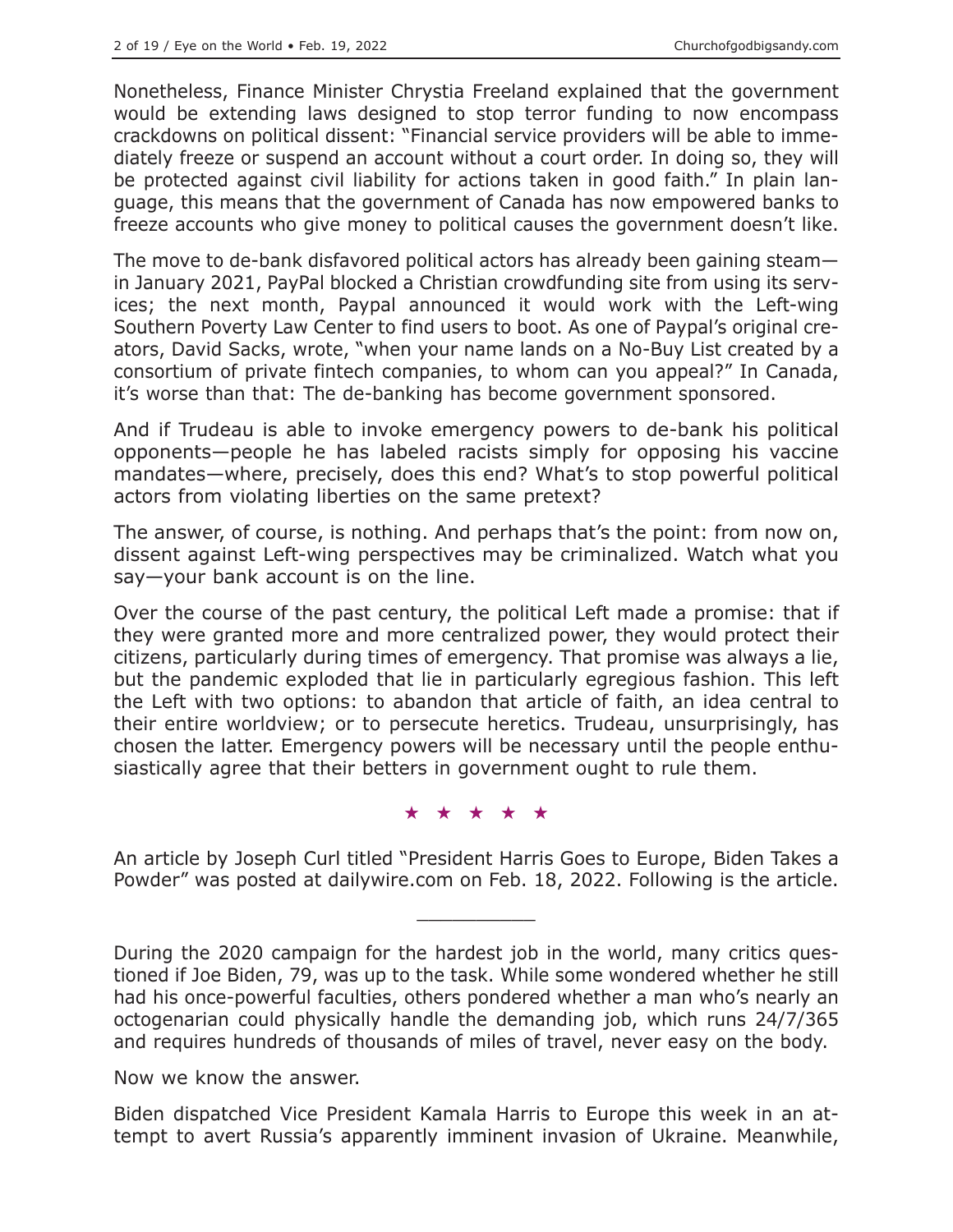here is Biden's schedule for Friday morning, provided by the White House: "10:00 AM—THE PRESIDENT receives the President's Daily Brief—Closed Press*."*

Yes, that's it.

As Harris flew to Germany to deliver a message from the U.S. in an effort to avert what would be the largest conflict in Europe since World War II, Biden headed to Lorain, Ohio, to talk about his infrastructure plan.

Normally, it's the vice president who gets the scut work, like, say, going to Lorain, Ohio, to talk about the infrastructure law. But for that trip, Biden was back in the White House by 3:15 p.m., even as Harris was just halfway to Europe.

In an ironic twist, Harris—who was named Border Czar by Biden and tasked with solving the vexing problem at the U.S.-Mexico border, but has not once visited there—was dispatched by the president to solve a border crisis nearly 5,000 miles away from America.

"Biden is deploying Kamala Harris to Europe to help ease Russia-Ukraine tensions," Sen. Marsha Blackburn (R-TN) tweeted last week, adding sarcastically: "Right, because she's doing so well with our southern border . . ."

Harris will be meeting with Ukrainian President Volodymyr Zelensky and German Chancellor Olaf Scholz as well as other Baltic leaders, a job usually filled by the U.S. president. For reference, vice presidents usually meet with vice presidents, foreign ministers with foreign ministers (or, in the case of the U.S., the Secretary of State). Presidents meet with presidents, so it was a decidedly odd decision for Biden to send his underling to such an important conclave.

The regularly cowed U.S. media actually took notice of the oddity.

"A senior State Department official this morning said that this is perhaps the most perilous moment for peace and security since the Cold War," a reporter asked White House deputy press secretary Karine Jean-Pierre on Thursday. "So is there a concern that this trip could distract the president from thinking about Ukraine and Russia?"

Jean-Pierre replied, "Every president, whether it's a Democratic president or a Republican, has dealt with multiple crises as once. And that's what this president is doing. He was vice president before, he's been in the Senate. He knows how to deal with multiple crises at the same time . . . But this is not going to deter him from what he needs to do for the American public."

For her part, Harris— who has been crushed in the polls amid reports that she runs a bullying and dysfunctional veep office—is happy to play president.

"It is a priority for President Biden and myself that we are engaged with our allies and partners around the world," she told foreign leaders.

Well, if it is such a priority, why didn't Biden, elected by the American people to run the country, go himself?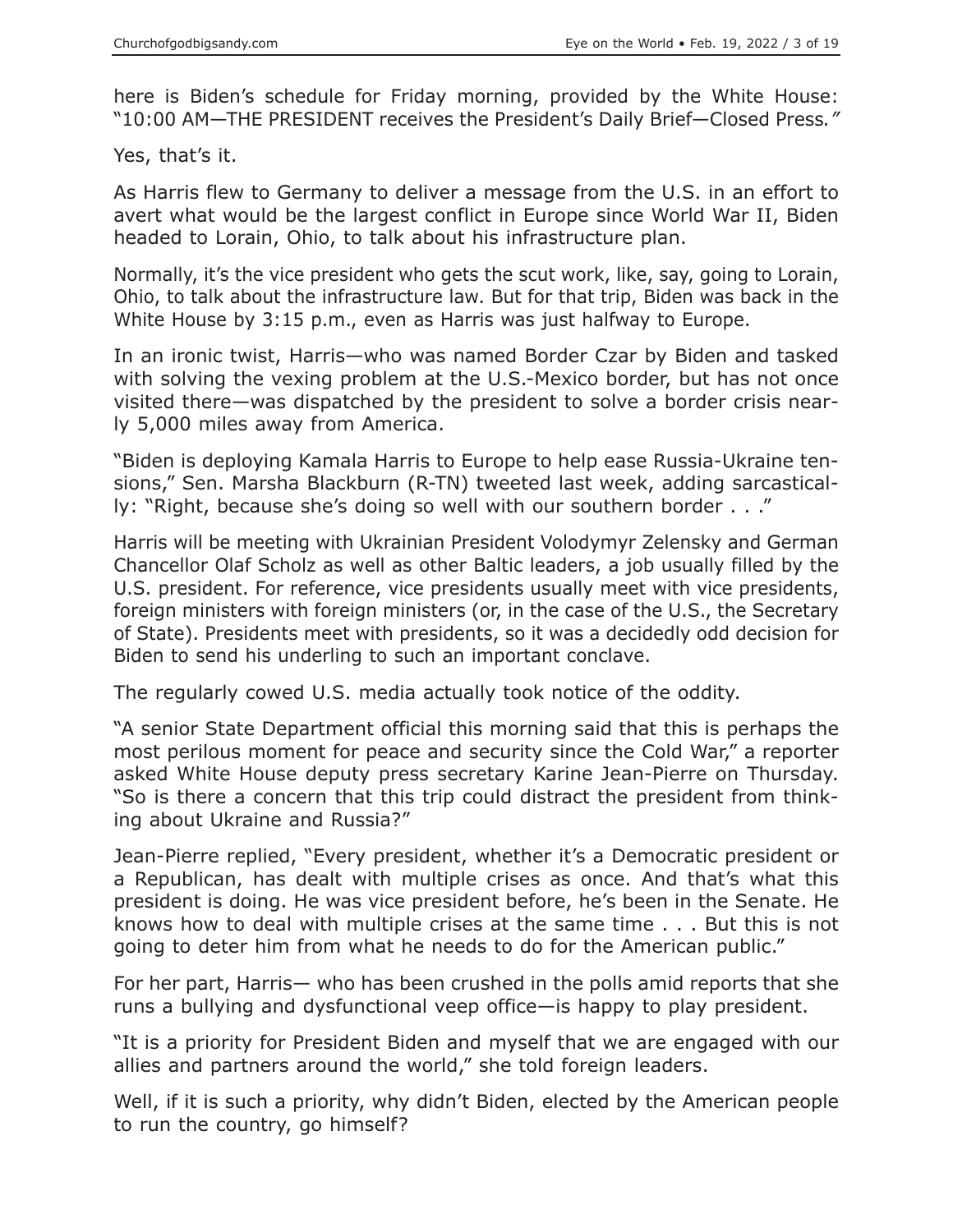#### ★★★★★

An article by Terence P. Jeffrey titled "Price of Unleaded Gas Up 40.8% Under Biden; Used Cars Up 40.5%; Beef Up 16.0%" was posted at cnsnews.com on Feb. 14, 2022. Following are excerpts of the article.

Between January 2021 and January 2022 (President Joe Biden's first year in office), the Bureau of Labor Statistics listed the following increases.

 $\overline{\phantom{a}}$  , where  $\overline{\phantom{a}}$ 

- The price of unleaded gasoline increased 40.8 percent.
- The price of used cars and trucks increased by 40.5 percent.
- The price of beef and veal products increased 16.0 percent.
- $\blacksquare$  The price of pork increased 14.1 percent.
- $\blacksquare$  The price of chicken increased 10.3 percent.

#### ★★★★★

An article by Hannah Grossman titled "Michele Tafoya Explains Why She Is Leaving NBC to 'Start Giving Back' " was posted at foxnews.com on Feb. 16, 2022. Following is the article.

NFL sideline reporter Michele Tafoya explained her decision to leave NBC sports and to get involved in politics on "Tucker Carlson Tonight."

 $\overline{\phantom{a}}$  , where  $\overline{\phantom{a}}$ 

"After nearly 30 years covering sports, Michele Tafoya has decided to step away from NBC Sports," host Tucker Carlson said. "What an interesting decision that you made. Why did you make it?"

Tafoya explained that moving on to something where she can "give back" to America has been nagging at her conscience for quite some time.

"This has been on my mind. I've been waking up every day with a palpable pull at my gut. My middle-ground, . . . moderate viewpoint is not being represented to the rest of the world. And so rather than, you know, just banging it out on Twitter or Instagram every day—I thought—I've got to do something. I have benefited greatly from the American dream, and I feel like for the sake of my kids and because I so love this country, I've got to start giving back," she said.

Tafoya went on "The View" in November and slammed what she believed was segregation at schools. She explained that her son's best friend was a person of color, and that they didn't hang out as much because of the school's affinity programs.

"My son's first best friend was a little African-American boy. They were inseparable. Get to a certain age they start having what's called an affinity group, which means you go for lunch and pizza with people who look like you . . . At kids in school, there is a big, big focus on the color of your skin and my children . . . Why are we even teaching that the color of the skin matters? Because to me, what matters is your character and your values."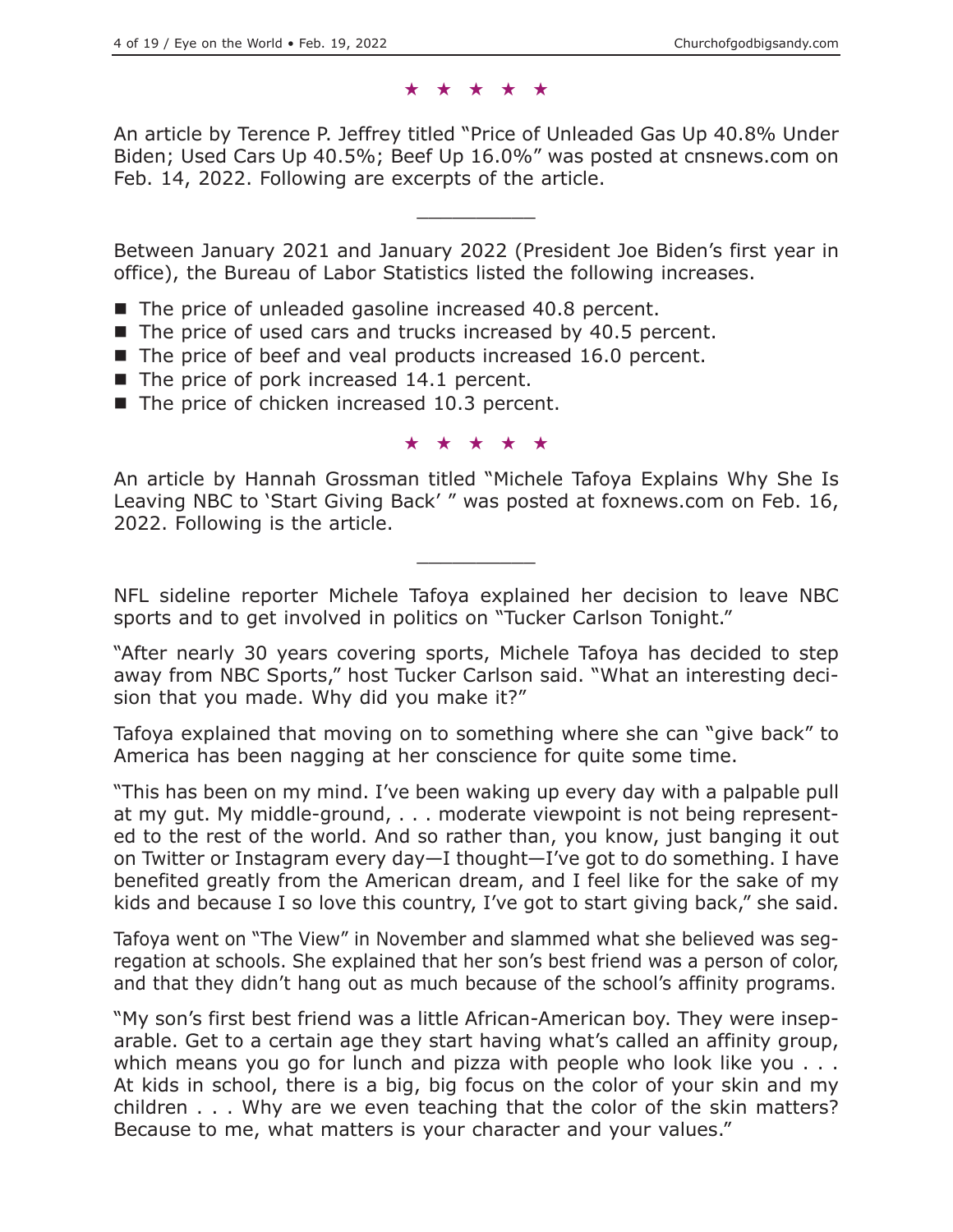Tafoya told Carlson that she is unafraid of the repercussions of what she says.

"I don't care if I'm attacked. I really am not afraid of that, and I guess I feel like so many people now are afraid. Yeah. And I'm not. Listen, I know there are repercussions for whatever I choose to say. And I've talked to my kids' school about it. You know, please don't hold this against my kids. I'm speaking for me. I'm speaking for my family. But please don't hold this against my kids."

★★★★★

An article by Victor Davis Hanson titled "Hillary Clinton's Greatest Masterpiece" was posted at townhall.com on Feb. 17, 2022. Following is the article.

\_\_\_\_\_\_\_\_\_\_

Hillary Clinton's never-ending shenanigans in 2015-2016 could be summarized as an attempted slow-motion coup.

Four years of national hysteria, a divided nation, and dangerous new tensions with Russia were some of the wages of Clinton's machinations.

Clinton hired a British national and ex-spy, Christopher Steele, to compile dirt on her election opponent, Donald Trump. She hid her likely illegal campaign payments to him through at least three paywalls - the Democratic National Committee, the Perkins Coie law firm, and the opposition research firm Fusion GPS.

Partisans in the FBI helped her, by variously spying on minor officials affiliated with the Trump campaign, like George Papadopoulos and Carter Page. To expedite its improper surveillance, a corrupt FBI hierarchy presented fraudulent documents to a FISA court that authorized the illicit surveillance.

Clinton's orbit of former subordinates and friends seeded the lies in the dossier throughout the Department of Justice, the FBI, and the CIA.

During the Trump transition, the FBI also tapped into the communications of national security advisor designate General Michael Flynn. The illegally leaked surveillance put an end to his service to the Trump Administration and ruined his life.

The country went through 22 months and \$40 million in legal expenses under special counsel Robert Mueller to investigate the Clinton-inspired Russian collusion hoax.

When it was all over, Mueller's "dream team" found no such actionable Trump-Russian collusion.

Mueller himself ended up nearly humiliated, preposterously claiming under oath no knowledge about the Steele dossier or Fusion GPS - the twin pillars of deceit that prompted his own investigation.

But Clinton was undaunted.

According to a recent affidavit filed by Special Counsel John Durham, Clinton furthermore had previously hired members of the Perkins Coie law firm to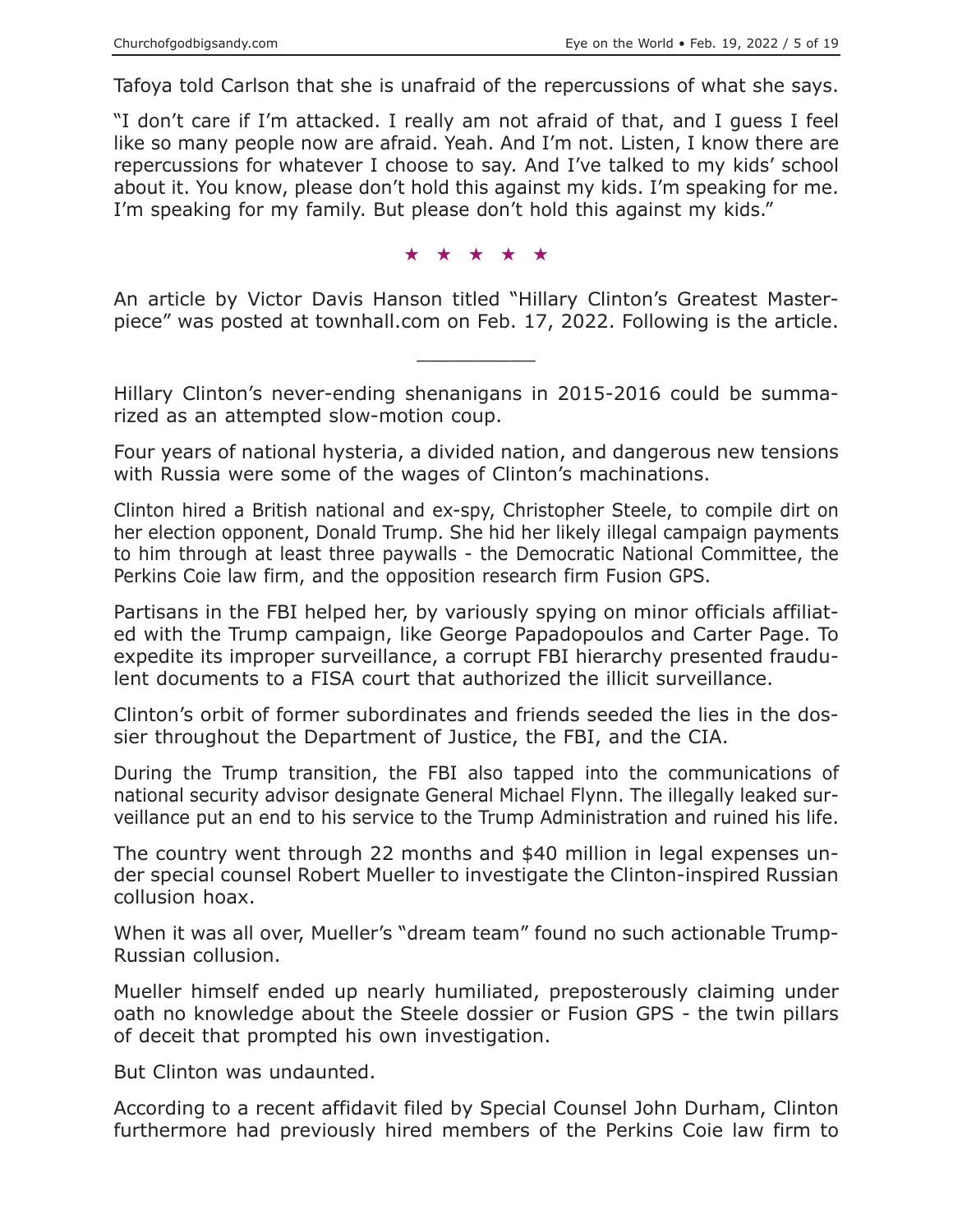contract with tech experts to leverage their own existing access to the White House and Trump servers - and tap into the top-secret communications data of candidate and then-President Trump.

Their apparent desperate purpose was to find any dirt that the failed Steele dossier had not discovered.

As a result, Clinton's tech hirelings helped promulgate another "collusion" lie that Trump Tower computers were communicating back and forth with the Russian Alfa Bank.

This additional Clinton investment in ruining Trump succeeded, as planned, in provoking media "collusion" hysteria that further paralyzed the Trump presidency.

Nightly news still trafficked in the fake Steele dossier and the Russian collusion hoax. The additional phony Alfa Bank smear was cited as further proof that Trump should be removed from office.

Clinton's efforts created the general background landscape of hysteria and untruth that greenlighted the first Trump impeachment over a phone call to the Ukrainian president.

"Collusion" helped prompt efforts to remove or discredit him through possible invocation of the 25th Amendment.

And such skullduggery mainlined the once unthinkable scenario of a military coup. In this Clinton-created climate of collective madness, retired generals referenced their commander in chief as Hitler and Mussolini-like. A former Obama Pentagon official even wrote out a scenario of a military coup removing him.

Nonetheless, Trump completed a solid record of accomplishment of border security, energy production, full employment without inflation, deregulation, and a deterrent, but not interventionist, foreign policy.

The chief criticism of his administration was that Trump believed the Washington establishment and media were out to get him. In furor, he railed nonstop that the Left had conspired to monitor his communications and break the law to ruin him.

Yet that supposed paranoia is proving to be an unpleasant reality.

What would Trump's presidency have been like had opponents like Clinton kept to normal adversarial politics? What if they had avoided spinning conspiracies, often through violation of federal laws? Could they have been content with just opposing him rather than seeking to destroy him?

One of the reasons why American-Russian relations are poor, aside from Russian President Vladimir Putin's aggressive efforts to reclaim the borders of the old Soviet Union, was the nonstop and politicized demonization of "Russia."

Americans were repeatedly and falsely told that "the Russians" had tried to destroy the Clinton campaign to partner with the traitor Trump and betray the United States. That was a slanderous lie.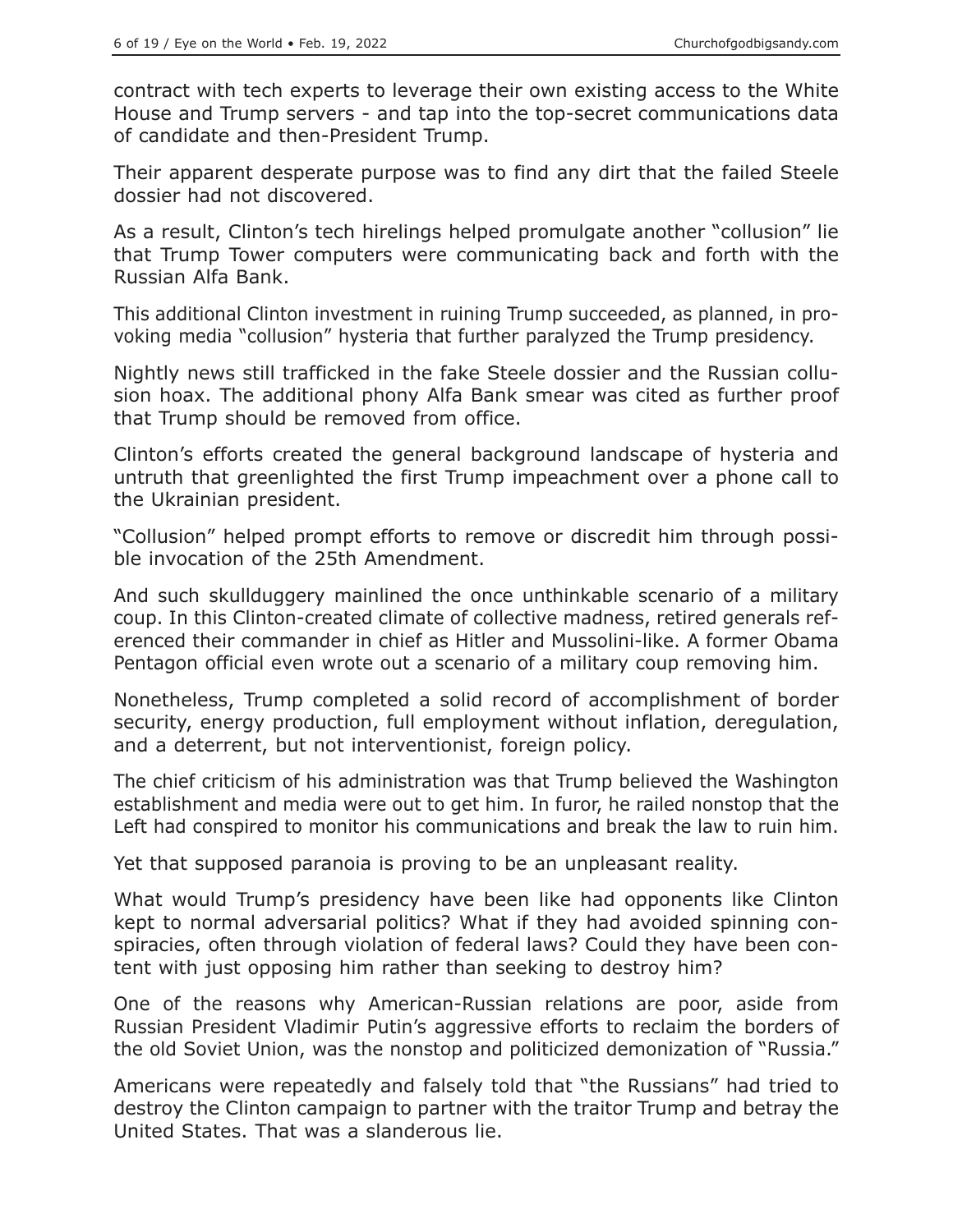Former CIA director John Brennan fed such hysteria by libeling Trump as "treasonous." The retired Director of National Intelligence James Clapper smeared Trump as a "Russian asset."

Will the nation ever demand an investigation to find out how and to what extent Hillary Clinton's subordinates and contractors infiltrated the private communications of the president of the United States?

Will the people ever learn how such false information was seeded throughout the government and media in a conspiratorial effort to destroy a sitting president?

Hillary Clinton by now is an old master of scandals. Her lifelong oeuvre is vast —the cattle futures scam, Rose law firm missing documents, Travelgate, Uranium One shenanigans, missing emails, and the Steele dossier.

But the ongoing effort of her paid associates to tap into the top-secret communications of a presidential candidate and further use such illicit information to ruin the American presidency will go down as her greatest masterpiece of deceit.

#### ★★★★★

An article by Brooke Singman titled "[Hillary] Clinton Campaign Paid to 'Infiltrate' Trump Tower, White House Servers to Link Trump to Russia, [Special Counsel John] Durham Finds" was posted at foxnews.com on Feb. 12, 2022. Following is the article.

 $\overline{\phantom{a}}$  , where  $\overline{\phantom{a}}$ 

**First on Fox:** Lawyers for the Clinton campaign paid a technology company to "infiltrate" servers belonging to Trump Tower, and later the White House, in order to establish an "inference" and "narrative" to bring to government agencies linking Donald Trump to Russia, a filing from Special Counsel John Durham found.

Durham filed a motion on Feb. 11 focused on potential conflicts of interest related to the representation of former Clinton campaign lawyer Michael Sussmann, who has been charged with making a false statement to a federal agent. Sussmann has pleaded not guilty.

The indictment against Sussmann, says he told then-FBI General Counsel James Baker in September 2016, less than two months before the 2016 presidential election, that he was not doing work "for any client" when he requested and held a meeting in which he presented "purported data and 'white papers' that allegedly demonstrated a covert communications channel" between the Trump Organization and Alfa Bank, which has ties to the Kremlin.

But Durham's filing on Feb. 11, in a section titled "Factual Background," reveals that Sussmann "had assembled and conveyed the allegations to the FBI on behalf of at least two specific clients, including a technology executive (Tech Executive 1) at a U.S.-based internet company (Internet Company 1) and the Clinton campaign."

Durham's filing said Sussmann's "billing records reflect" that he "repeatedly billed the Clinton Campaign for his work on the Russian Bank-1 allegations."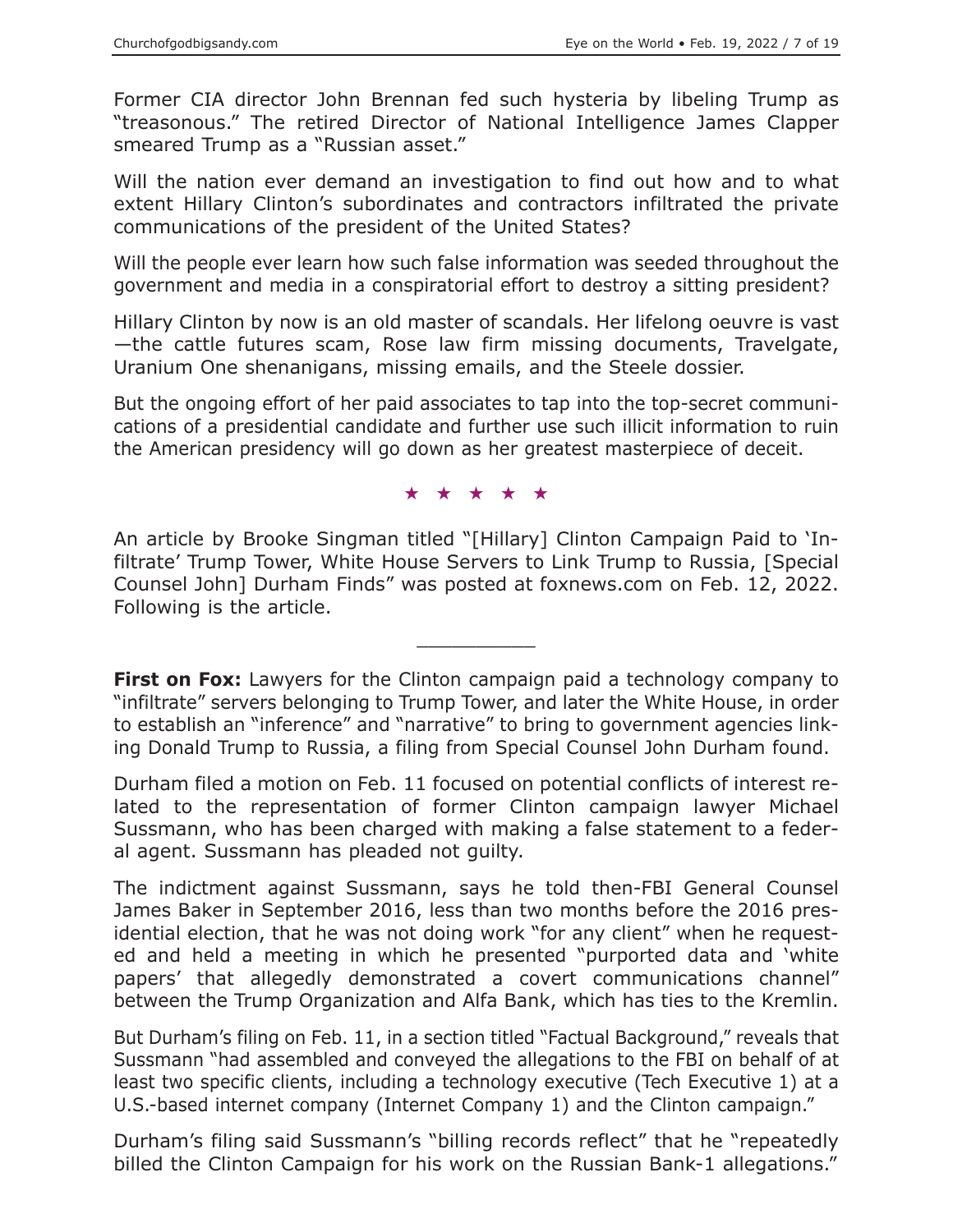The filing revealed that Sussmann and the Tech Executive had met and communicated with another law partner, who was serving as General Counsel to the Clinton campaign. Sources told Fox News that lawyer is Marc Elias, who worked at the law firm Perkins Coie.

Durham's filing states that in July 2016, the tech executive worked with Sussmann, a U.S. investigative firm retained by Law Firm 1 on behalf of the Clinton campaign, numerous cyber researchers and employees at multiple internet companies to "assemble the purported data and white papers."

"In connection with these efforts, Tech Executive-1 exploited his access to nonpublic and/or proprietary Internet data," the filing states. "Tech Executive-1 also enlisted the assistance of researchers at a U.S.-based university who were receiving and analyzing large amounts of Internet data in connection with a pending federal government cybersecurity research contract."

"Tech Executive-1 tasked these researchers to mine Internet data to establish 'an inference' and 'narrative' tying then-candidate Trump to Russia," Durham states. "In doing so, Tech Executive-1 indicated that he was seeking to please certain 'VIPs,' referring to individuals at Law Firm-1 and the Clinton campaign."

Durham also writes that during Sussmann's trial, the government will establish that among the Internet data Tech Executive-1 and his associates exploited was domain name system (DNS) internet traffic pertaining to "(i) a particular healthcare provider, (ii) Trump Tower, (iii) Donald Trump's Central Park West apartment building, and (iv) the Executive Office of the President of the United States (EOP)."

Durham states that the internet company that Tech Executive-1 worked for "had come to access and maintain dedicated servers" for the Executive Office of the President as "part of a sensitive arrangement whereby it provided DNS resolution services to the EOP."

"Tech Executive-1 and his associates exploited this arrangement by mining the EOP's DNS traffic and other data for the purpose of gathering derogatory information about Donald Trump," Durham states.

The filing also reveals that Sussmann provided "an updated set of allegations" including the Russian bank data, and additional allegations relating to Trump "to a second agency of the U.S. government" in 2017.

Durham says the allegations "relied, in part, on the purported DNS traffic" that Tech Executive-1 and others "had assembled pertaining to Trump Tower, Donald Trump's New York City apartment building, the EOP, and the aforementioned healthcare provider."

In Sussmann's meeting with the second U.S. government agency, Durham says he "provided data which he claimed reflected purportedly suspicious DNS lookups by these entities of internet protocol (IP) addresses affiliated with a Russian mobile phone provider," and claimed that the lookups "demonstrated Trump and/or his associates were using supposedly rare, Russianmade wireless phones in the vicinity of the White House and other locations."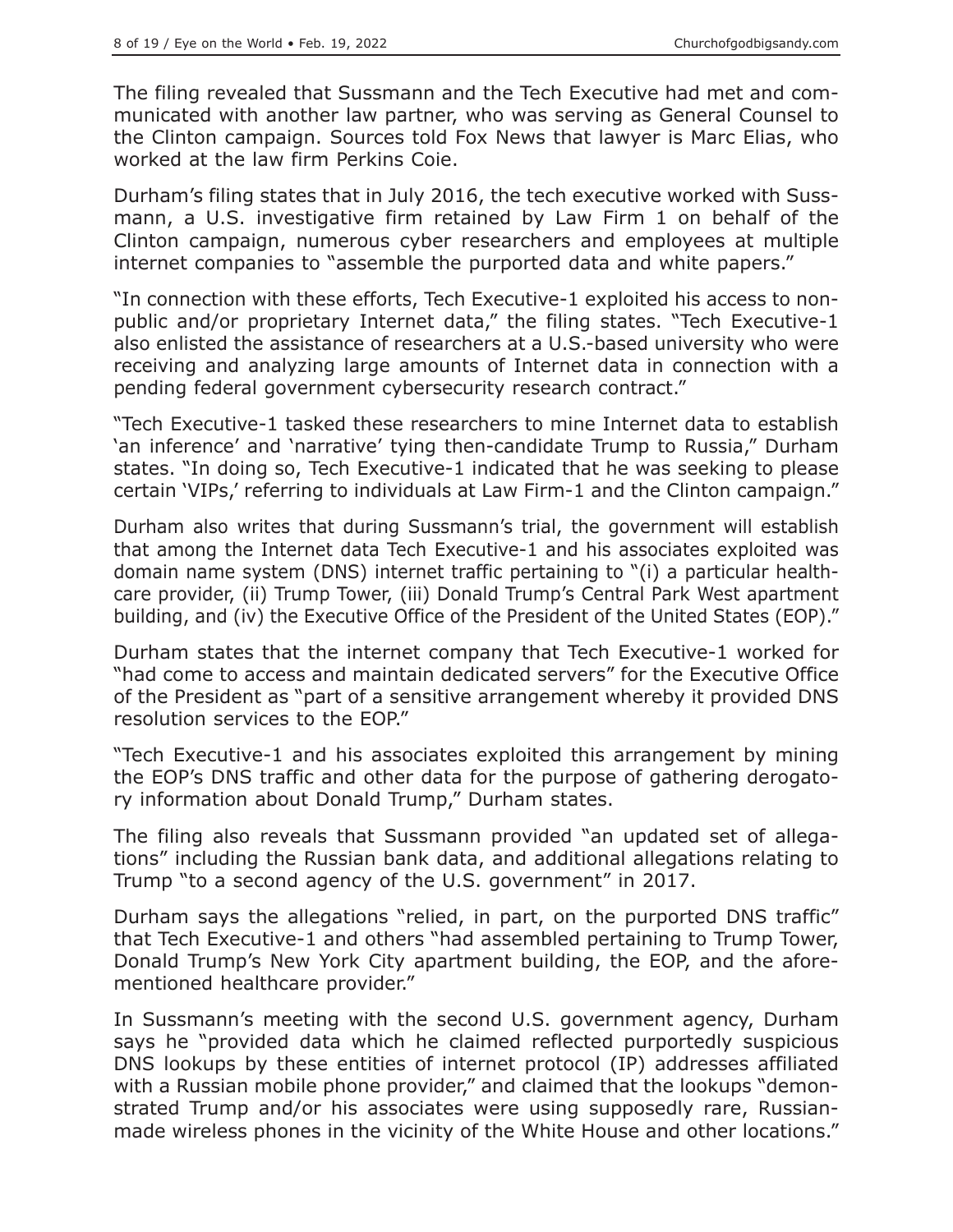"The Special Counsel's Office has identified no support for these allegations," Durham wrote, adding that the "lookups were far from rare in the United States."

"For example, the more complete data that Tech Executive-1 and his associates gathered—but did not provide to Agency 2—reflected that between approximately 2014 and 2017, there were a total of more than 3 million lookups of Russian Phone-Prover 1 IP addresses that originated with U.S.-based IP addresses," Durham wrote. "Fewer than 1,000 of these lookups originated with IP addresses affiliated with Trump Tower."

Durham added that data collected by Tech Executive-1 also found that lookups began as early as 2014, during the Obama administration and years before Trump took office, which he said, is "another fact which the allegations omitted."

"In his meeting with Agency-2 employees, the defendant also made a substantially similar false statement as he made to the FBI General Counsel," Durham wrote. "In particular, the defendant asserted that he was not representing a particular client in conveying the above allegations."

"In truth and in fact, the defendant was representing Tech Executive-1—a fact the defendant subsequently acknowledged under oath in December 2017 testimony before Congress, without identifying the client by name," Durham wrote.

Former President Trump reacted to the filing on Saturday evening, saying Durham's filing "provides indisputable evidence that my campaign and presidency were spied on by operatives paid by the Hillary Clinton Campaign in an effort to develop a completely fabricated connection to Russia."

"This is a scandal far greater in scope and magnitude than Watergate and those who were involved in and knew about this spying operation should be subject to criminal prosecution," Trump said. "In a stronger period of time in our country, this crime would have been punishable by death."

Trump added: "In addition, reparations should be paid to those in our country who have been damaged by this."

Former chief investigator of the Trump-Russia probe for the House Intelligence Committee under then-Rep. Devin Nunes, R-Calif., Kash Patel, said the filing "definitively shows that the Hillary Clinton campaign directly funded and ordered its lawyers at Perkins Coie to orchestrate a criminal enterprise to fabricate a connection between President Trump and Russia."

"Per Durham, this arrangement was put in motion in July of 2016, meaning the Hillary Clinton campaign and her lawyers masterminded the most intricate and coordinated conspiracy against Trump when he was both a candidate and later President of the United States while simultaneously perpetuating the bogus Steele Dossier hoax," Patel told Fox News, adding that the lawyers worked to "infiltrate" Trump Tower and White House servers.

The anti-Trump dossier, authored by ex-British intelligence officer Christopher Steele, commissioned by opposition research firm Fusion GPS, was funded by the Democratic National Committee and Hillary Clinton's campaign through Elia's law firm, Perkins Coie.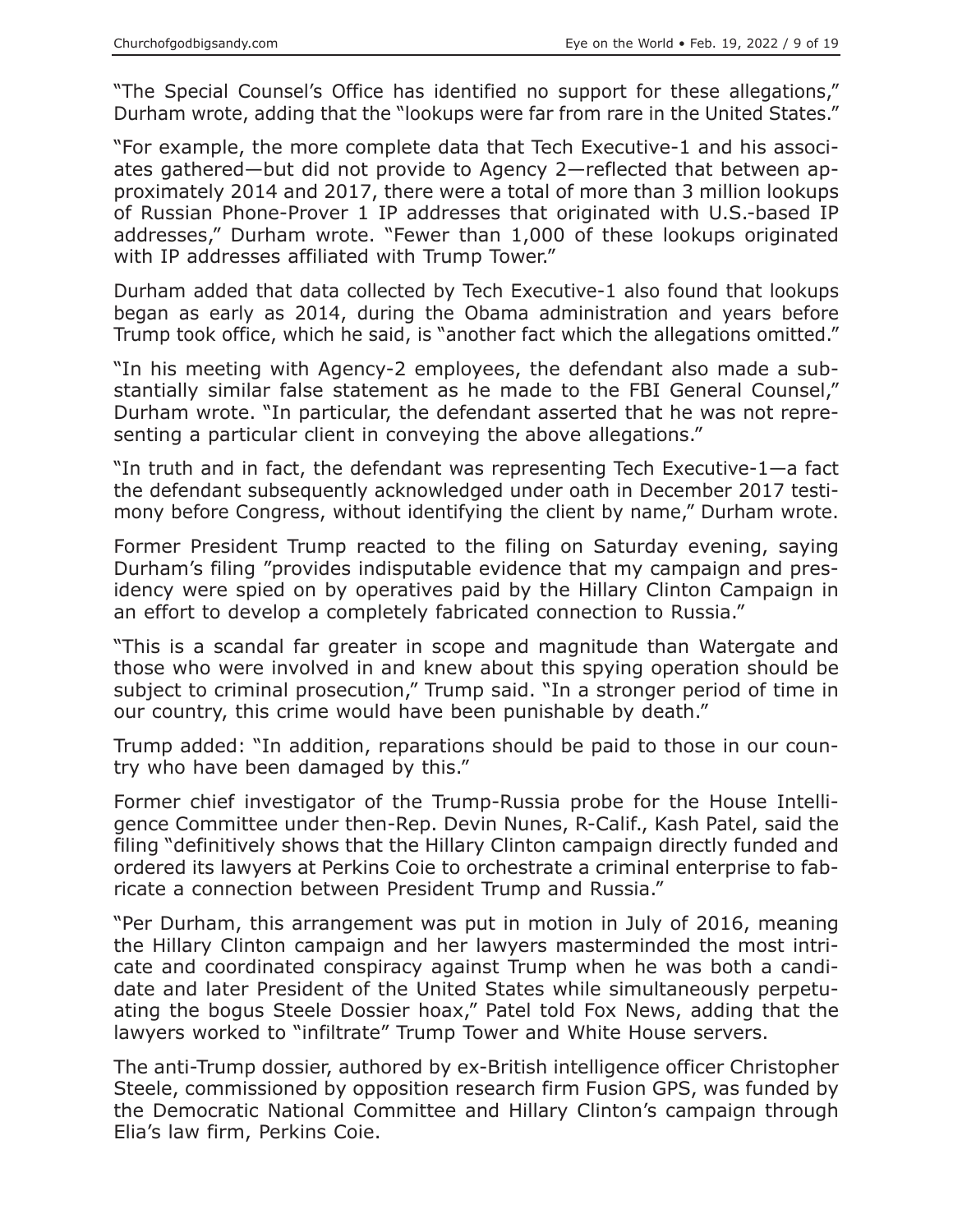Patel added that Sussmann relayed the "false narrative" to U.S. government agencies "in the hopes of having them launch investigations of President Trump."

Sussmann's indictment is the second prosecution to come out of Durham's probe.

In November 2021, Durham also charged Russian national Igor Danchenko of making false statements. Danchenko, who pleaded not guilty, is accused of lying about the source of information that he provided to Christopher Steele for his "dossier" on Trump.

In 2020, Durham charged former FBI lawyer Kevin Clinesmith with making a false statement—the first criminal case arising from his probe. Clinesmith was referred for potential prosecution by the Justice Department's inspector general's office, which conducted its own review of the Russia investigation.

Specifically, the inspector general accused Clinesmith, though not by name, of altering an email about Page to say that he was "not a source" for another government agency. Page has said he was a source for the CIA. The DOJ relied on that assertion as it submitted a third and final renewal application in 2017 to eavesdrop on Trump campaign aide Carter Page under the Foreign Intelligence Surveillance Act (FISA).

Former Attorney General Bill Barr appointed Durham, then the U.S. attorney from Connecticut, in 2019 to investigate the origins of the FBI's original Russia probe, or Crossfire Hurricane, which began in July 2016, through the appointment of Special Counsel Robert Mueller in May 2017 shortly after Mueller completed his years long investigation into whether Trump's campaign colluded or coordinated with the Russians to influence the 2016 presidential election.

Mueller's investigation found no evidence of illegal or criminal coordination between Trump or the Trump campaign and Russia in 2016.

Barr, in December 2020, before leaving the Trump administration, tapped Durham as special counsel to continue his investigation through the Biden administration.

In the scope order, Barr stated that Durham "is authorized to investigate whether any federal official, employee, or any other person or entity violated the law in connection with the intelligence, counter-intelligence, or lawenforcement activities directed at the 2016 presidential campaigns, individuals associated with those campaigns, and individuals associated with the administration of President Donald J. Trump, including but not limited to Crossfire Hurricane and the investigation of Special Counsel Robert S. Mueller, III."

Under U.S. code, the special counsel would produce a "confidential report" and is ordered to "submit to the Attorney General a final report, and such interim reports as he deems appropriate in a form that will permit public dissemination."

#### ★★★★★

"Eye on the World" comment: Dr. Joseph Mercola creates a contrast of reactions in our world today. Some people strongly criticize him because he doesn't conform to the narrative of many politicians and media members. Other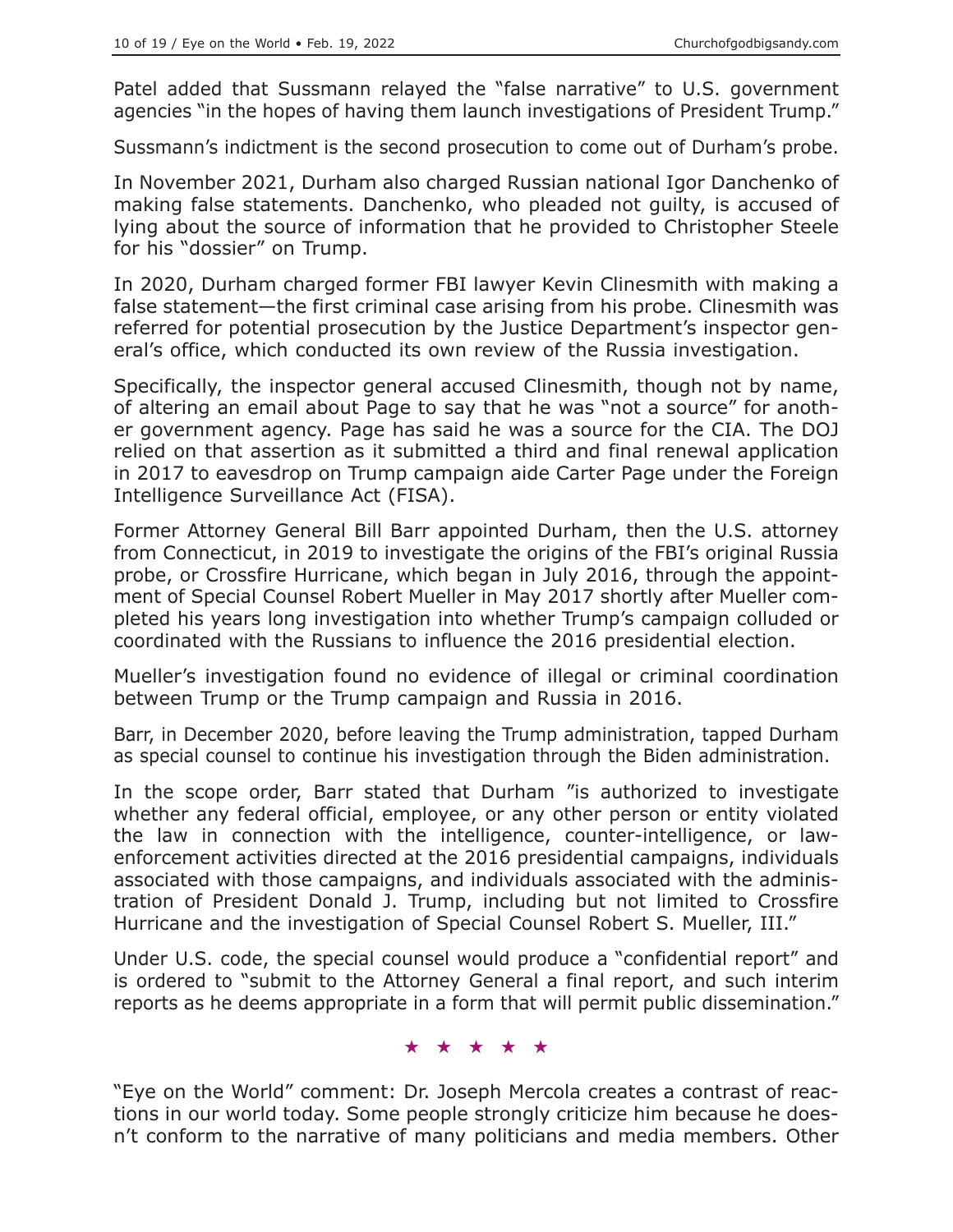people greatly value him because he doesn't conform to the narrative of many politicians and media members. Take a look and see what you think.

★★★★★

An article by Dr. Joseph Mercola titled "Who Owns the World? Blackrock and Vanguard" was posted at greenmedinfo.com on Feb. 1, 2022. Following is the article.

 $\overline{\phantom{a}}$  , where  $\overline{\phantom{a}}$ 

Until recently, it appeared economic competition had been driving the rise and fall of small and large companies across the U.S. Supposedly, PepsiCo is Coca Cola's competitor, Apple and Android vie for your loyalty and drug companies battle for your health care dollars. However, all of that turns out to be an illusion.

Since the mid-1970s, two corporations—Vanguard and Blackrock—have gobbled up most companies in the world, effectively destroying the competitive market on which America's strength has rested, leaving only false appearances behind.

Indeed, the global economy may be the greatest illusionary trick ever pulled over the eyes of people around the world. To understand what's really going on, watch Tim Gielen's hour-long documentary, "MONOPOLY: Who Owns the World?" above.

### **Corporate domination**

As noted by Gielen, who narrates the film, a handful of mega corporationsh—private investment companies—dominate every aspect of our lives; everything we eat, drink, wear or use in one way or another. These investment firms are so enormous, they control the money flow worldwide. So, how does this scheme work?

While there appear to be hundreds of competing brands on the market, like Russian nesting dolls, larger parent companies own multiple smaller brands. In reality, all packaged food brands, for example, are owned by a dozen or so larger parent companies.

Pepsi Co. owns a long list of food, beverage and snack brands, as does Coca-Cola, Nestle, General Mills, Kellogg's, Unilever, Mars, Kraft Heinz, Mondelez, Danone and Associated British Foods. Together, these parent companies monopolize the packaged food industry, as virtually every food brand available belongs to one of them.

These companies are publicly traded and are run by boards, where the largest shareholders have power over the decision making. This is where it gets interesting, because when you look up who the largest shareholders are, you find yet another monopoly.

While the topmost shareholders can change from time to time, based on shares bought and sold, two companies are consistently listed among the top institutional holders of these parent companies: The Vanguard Group Inc. and Blackrock Inc.

## **Pepsi and Coca-Cola—an example**

For example, while there are more than 3,000 shareholders in Pepsi Co., Vanguard and Blackrock's holdings account for nearly one-third of all shares.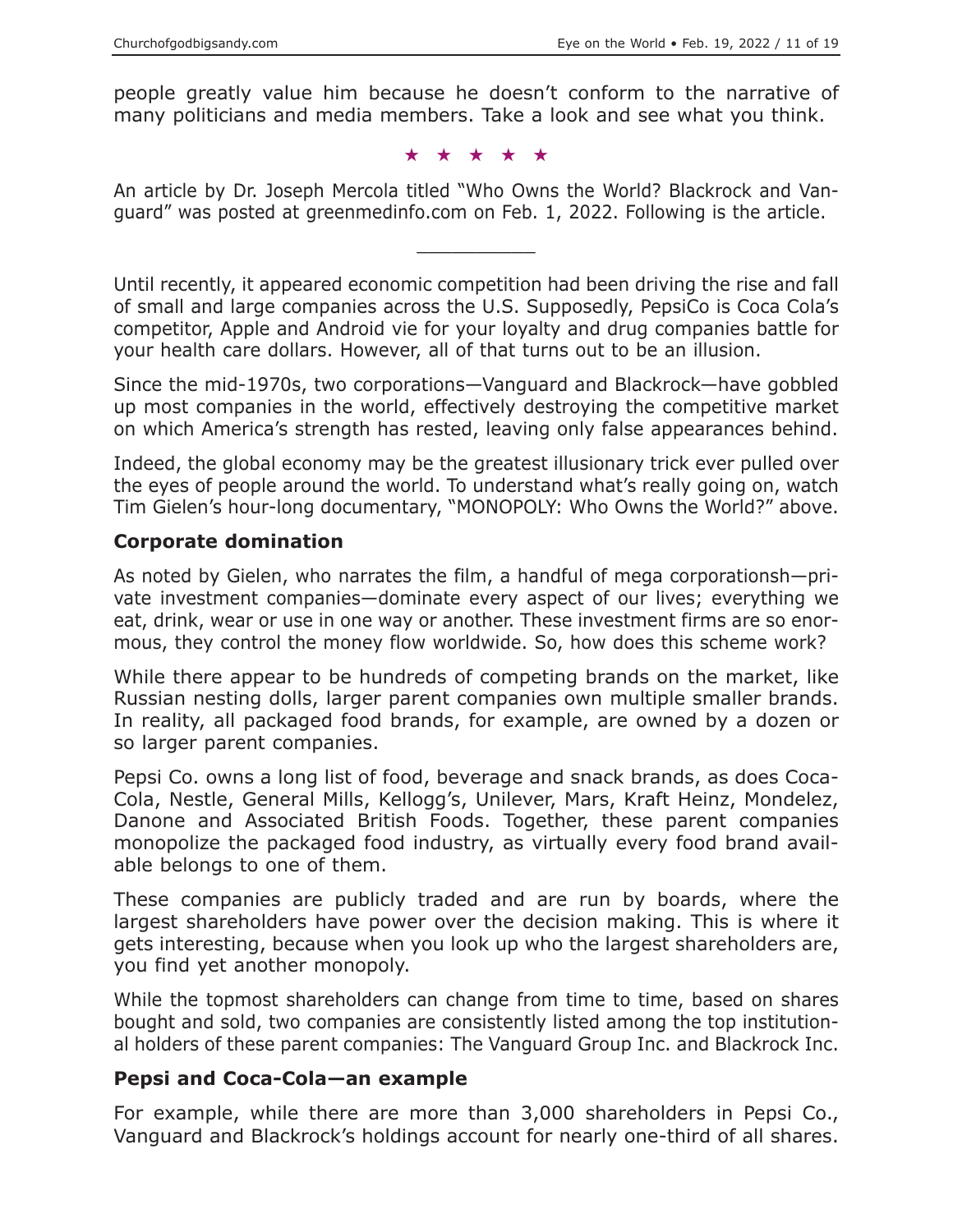Of the top 10 shareholders in Pepsi Co., the top three, Vanguard, Blackrock and State Street Corporation, own more shares than the remaining seven.

Now, let's look at Coca-Cola Co., Pepsi's top competitor. Who owns Coke? As with Pepsi, the majority of the company shares are held by institutional investors, which number 3,155 (as of the making of the documentary).

As shown in the film, three of the top four institutional shareholders of Coca-Cola are identical with that of Pepsi: Vanguard, Blackrock and State Street Corporation. The No. 1 shareholder of Coca-Cola is Berkshire Hathaway Inc.

These four—Vanguard, Blackrock, State Street and Berkshire Hathaway—are the four largest investment firms on the planet. "So, Pepsi and Coca-Cola are anything but competitors," Gielen says. And the same goes for the other packaged food companies. All are owned by the same small group of institutional shareholders.

## **Big Tech monopoly**

The monopoly of these investment firms isn't relegated to the packaged food industry. You find them dominating virtually all other industries as well. Take Big Tech, for example. Among the top 10 largest tech companies we find Apple, Samsung, Alphabet (parent company of Google), Microsoft, Huawei, Dell, IBM and Sony.

Here, we find the same Russian nesting doll setup. For example, Facebook owns Whatsapp and Instagram. Alphabet owns Google and all Google-related businesses, including YouTube and Gmail. It's also the biggest developer of Android, the main competitor to Apple. Microsoft owns Windows and Xbox. In all, four parent companies produce the software used by virtually all computers, tablets and smartphones in the world. Who, then, owns them?

Here's a sampling:

■ Facebook–More than 80% of Facebook shares are held by institutional investors, and the top institutional holders are the same as those found in the food industry: Vanguard and Blackrock being the top two, as of the end of March 2021. State Street Corporation is the fifth biggest shareholder

■ Apple—The top four institutional investors are Vanguard, Blackrock, Berkshire Hathaway and State Street Corporation

■ Microsoft—The top three institutional shareholders are Vanguard, Blackrock and State Street Corporation

You can continue going through the list of tech brands—companies that build computers, smart phones, electronics and household appliances—and you'll repeatedly find Vanguard, Blackrock, Berkshire Hathaway and State Street Corporation among the top shareholders.

#### **Same small group owns everything else too**

The same ownership trend exists in all other industries.

Gielen offers yet another example to prove this statement is not an exaggeration: "Let's say we want to plan a vacation. On our computer or smart phone, we look for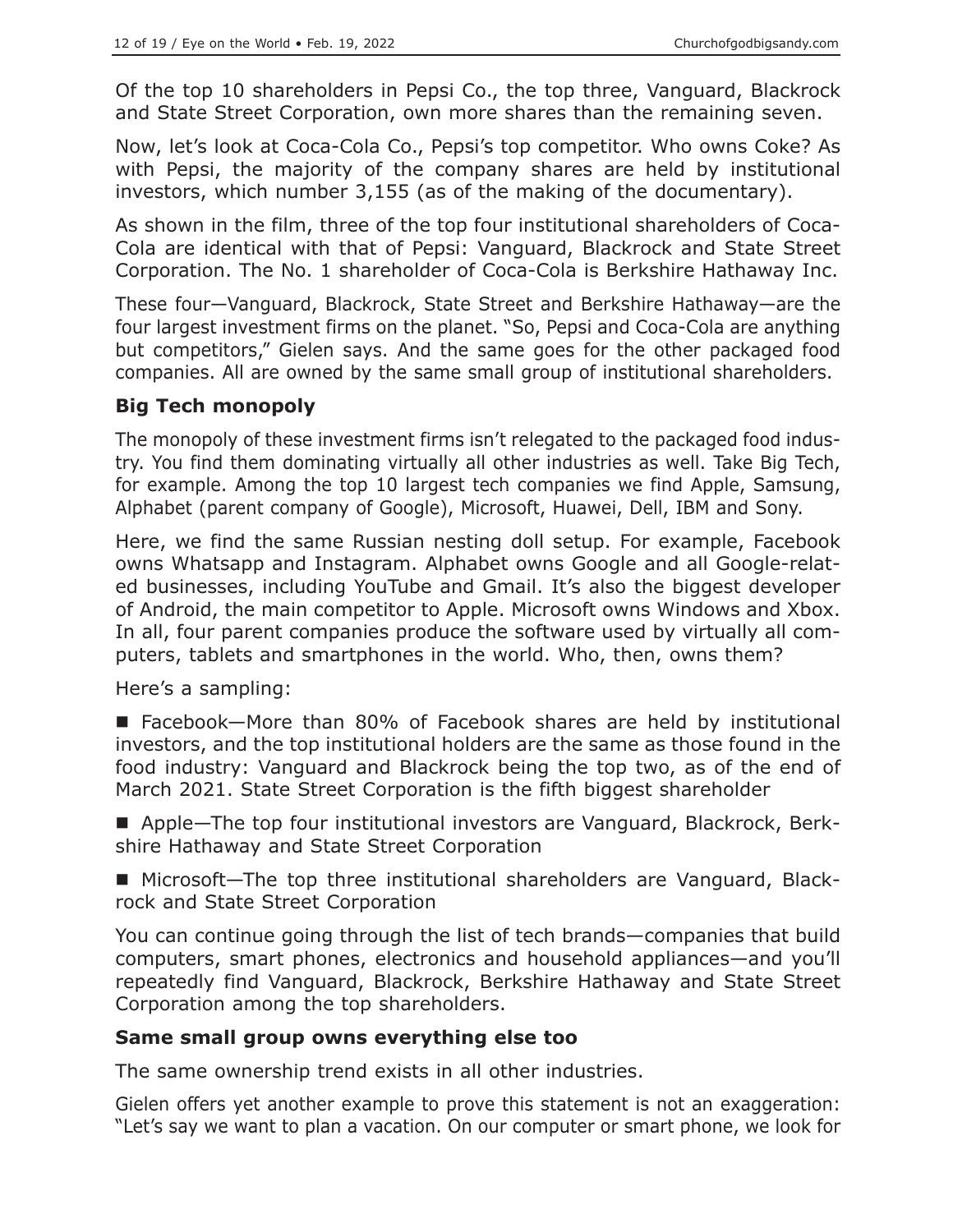a cheap flight to the sun through websites like Skyscanner and Expedia, both of which are owned by the same group of institutional investors [Vanguard, Blackrock and State Street Corporation]. We fly with one of the many airlines [American Airlines, Air France, KLM, United Airlines, Delta and Transavia] of which the majority of the shares are often owned by the same investors . . . The airline we fly [on] is in most cases a Boeing or an Airbus. Again, we see the same [institutional shareholders]. We look for a hotel or an apartment through Bookings.com or AirBnB.com. Once we arrive at our destination, we go out to dinner and we write a review on Trip Advisor. The same investors are at the basis of every aspect of our journey. And their power goes even much further, because even the kerosene that fuels the plane comes from one of their many oil companies and refineries. Just like the steel that the plane is made of comes from one of their many mining companies. This small club of investment companies, banks and mutual funds, are also the largest shareholders in the primary industries, where our raw materials come from."

The same goes for the agricultural industry that the global food industry depends on, and any other major industry. These institutional investors own Bayer, the world's largest seed producer; they own the largest textile manufacturers and many of the largest clothing companies.

They own the oil refineries, the largest solar panel producers and the automobile, aircraft and arms industries. They own all the major tobacco companies, and all the major drug companies and scientific institutes too. They also own the big department stores and the online marketplaces like eBay, Amazon and AliExpress.

They even own the payment methods we use, from credit card companies to digital payment platforms, as well as insurance companies, banks, construction companies, telephone companies, restaurant chains, personal care brands and cosmetic brands.

No matter what industry you look at, the top shareholders, and therefore decision makers, are the same: Vanguard, Blackrock, State Street and/or Berkshire Hathaway. In virtually every major company, you find these names among the top 10 institutional investors.

## **Who owns the investment firms of the world?**

Diving deeper, we find that these major investment firms are in turn owned by their own set of shareholders. One of the most amazing things about this scheme is that the institutional investors—and there are many more than the primary four we've focused on here—also own each other. They're all shareholders in each other's companies.

"Together, they form an immense network that we can compare to a pyramid," Gielen says. Smaller institutional investors, such as Citibank, ING and T. Rowe Price, are owned by larger investment firms such as Northern Trust, Capital Group, 3G Capital and KKR.

Those investors in turn are owned by even larger investment firms, like Goldman Sachs and Wellington Market, which are owned by larger firms yet, such as Berkshire Hathaway and State Street. At the top of the pyramid—the largest Russian doll of all—we find Vanguard and Blackrock.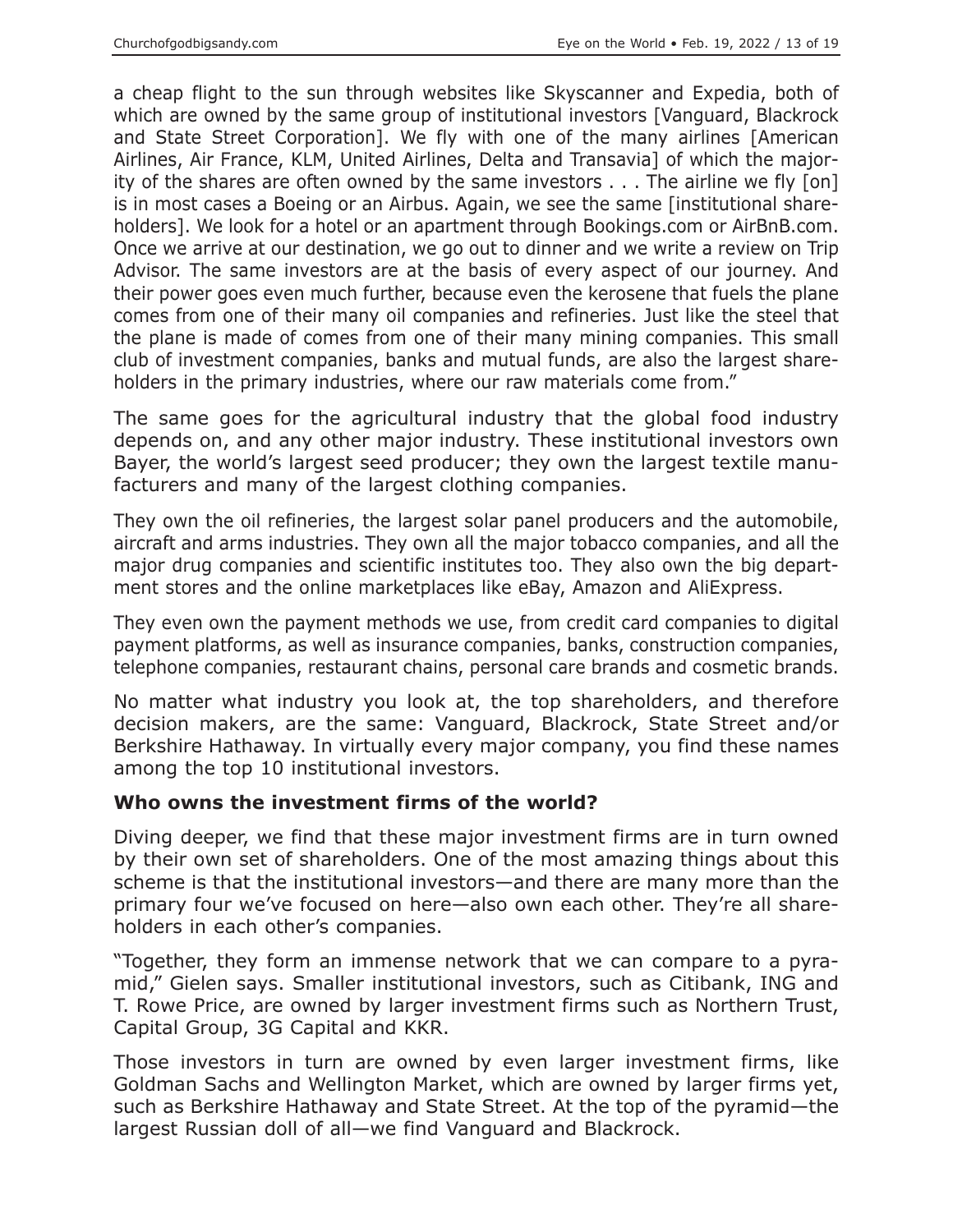"The power of these two companies is something we can barely imagine," Gielen says. "Not only are they the largest institutional investors of every major company on earth, they also own the other institutional investors of those companies, giving them a complete monopoly."

Gielen cites data from Bloomberg, showing that by 2028, Vanguard and BlackRock are expected to collectively manage \$20 trillion-worth of investments. In the process, they will own almost everything on planet Earth.

### **BlackRock—The fourth branch of government**

Bloomberg has also referred to BlackRock as the "fourth branch of government," due to its close relationship with the central banks. BlackRock actually lends money to the central bank, the federal reserve, and is their principal adviser.

Dozens of BlackRock employees have held senior positions in the White House under the Bush, Obama and Biden administrations. BlackRock also developed the computer system that the central banks use.

### **Who owns BlackRock?**

While Larry Fink is the figurehead of BlackRock, being its founder, chairman and chief executive officer, he's not the sole decision maker, as BlackRock too is owned by shareholders. Here we find yet another curiosity, as the largest shareholder of BlackRock is Vanguard.

"This is where it gets dark," Gielen says. Vanguard has a unique structure that blocks us from seeing who the actual shareholders are. "The elite who own Vanguard don't want anyone to know they are the owners of the most powerful company on earth." Still, if you dig deep enough, you can find clues as to who these owners are.

The owners of the wealthiest, most powerful company on Earth can be expected to be among the wealthiest individuals on earth. In 2016, Oxfam reported that the combined wealth of the richest 1% in the world was equal to the wealth of the remaining 99%. In 2018, it was reported that the world's richest people get 82% of all the money earned around the world in 2017.

In reality, we can assume that the owners of Vanguard are among the 0.001% richest people on the planet. According to Forbes, there were 2,075 billionaires in the world as of March 2020. Gielen cites Oxfam data showing that two-thirds of billionaires obtained their fortunes via inheritance, monopoly and/or cronyism.

"This means that Vanguard is in the hands of the richest families on earth," Gielen says. Among them we find the Rothschilds, the DuPont family, the Rockefellers, the Bush family and the Morgan family, just to name a few.

Many belong to royal bloodlines and are the founders of our central banking system, the United Nations and just about every industry on the planet. Gielen goes even further in his documentary, so I highly recommend watching it in its entirety. I've only summarized a small piece of the whole film here.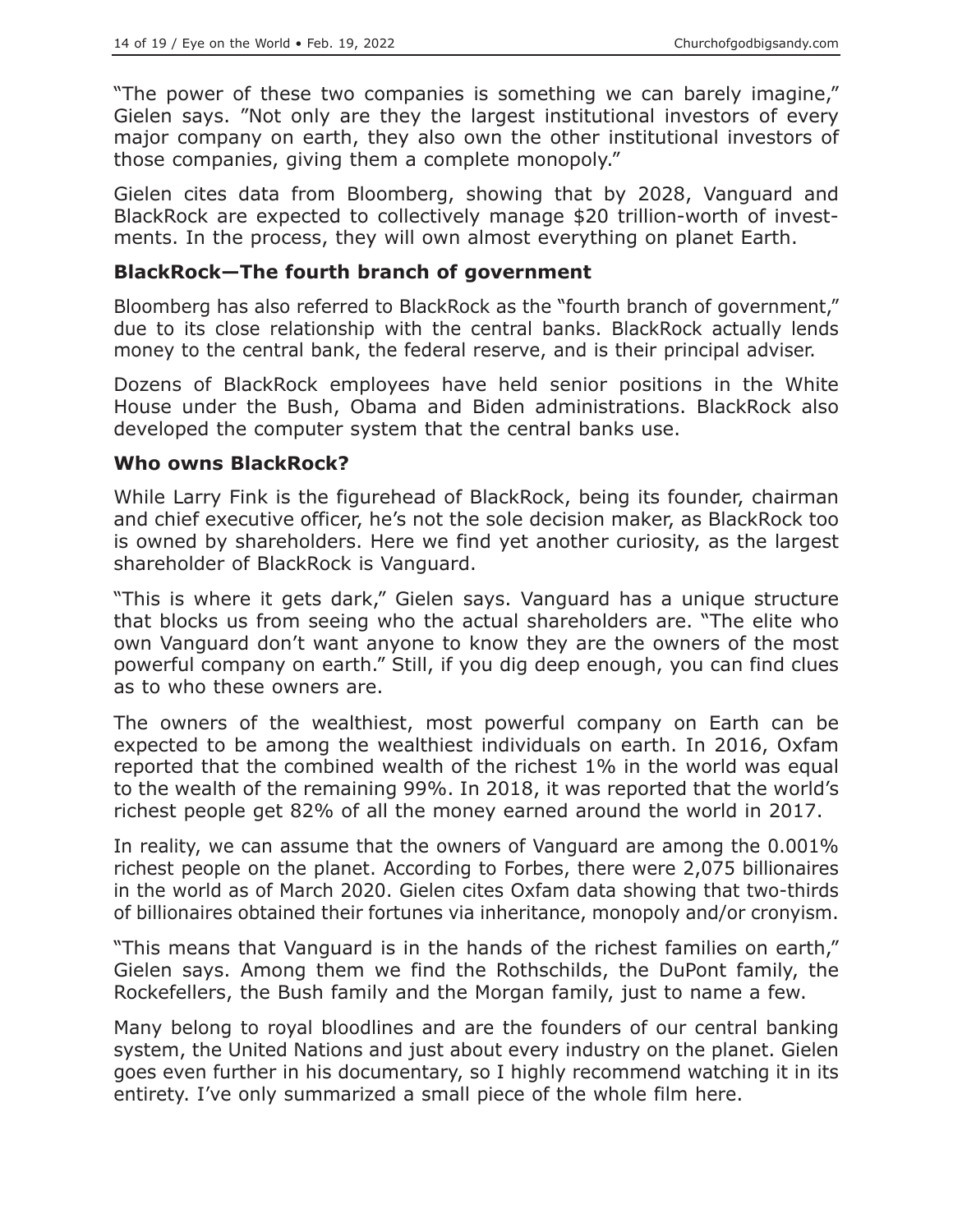# **A financial coup d'etat**

Speaking of the central bankers, I recently interviewed finance guru Catherine Austin Fitts, and she believes it's the central bankers that are at the heart of the global takeover we're currently seeing. She also believes they are the ones pressuring private companies to implement the clearly illegal covid jab mandates. Their control is so great, few companies have the ability to take a stand against them.

"I think [the central bankers] are really depending on the smart grid and creepy technology to help them go to the last steps of financial control, which is what I think they're pushing for," she said.

"What we've seen is a tremendous effort to bankrupt the population and the governments so that it's much easier for the central bankers to take control. That's what I've been writing about since 1998, that this is a financial coup d'etat.

Now the financial coup d'etat is being consolidated, where the central bankers just serve jurisdiction over the treasury and the tax money. And if they can get the [vaccine] passports in with the CBDC [central bank digital currency], then it will be able to take taxes out of our accounts and take our assets. So, this is a real coup d'etat."

## **The Spartacus letter**

Again, I urge you to watch the documentary at the top of this article, and keep an eye out for my interview with Austin Fitts, which will be published in the near future. In closing, I want to highlight a mysterious letter posted by an anonymous individual who goes by the name "Spartacus."

"Covid-19—The Spartacus Letter" was originally posted on docdroid.net, but has since been deleted. Another copy can be found on mega.nz. The Automatic Earth andZeroHedge have also published the letter in full.

■ The letter starts out saying, "My name is Spartacus, and I've had enough."

 We are watching the medical establishment inject literal poison into millions of our fellow Americans without so much as a fight. We have been told that we will be fired and denied our livelihoods if we refuse to vaccinate. This was the last straw."

What follows is a compilation of data showing the covid pandemic was a biowarfare attack that has been kept going using sophisticated psychological warfare tactics. It also reviews the dangers of the covid shots, noting that the virus and the "vaccines" were made by the same entities.

A summary of Spartacus' findings is as follows. Each summary point is elaborated upon in later sections of the letter, which you can read in any of the three references provided.

 Covid-19 is a blood and blood vessel disease. SARS-CoV-2 infects the lining of human blood vessels, causing them to leak into the lungs.

 Current treatment protocols (e.g. invasive ventilation) are actively harmful to patients, accelerating oxidative stress and causing severe VILI (venti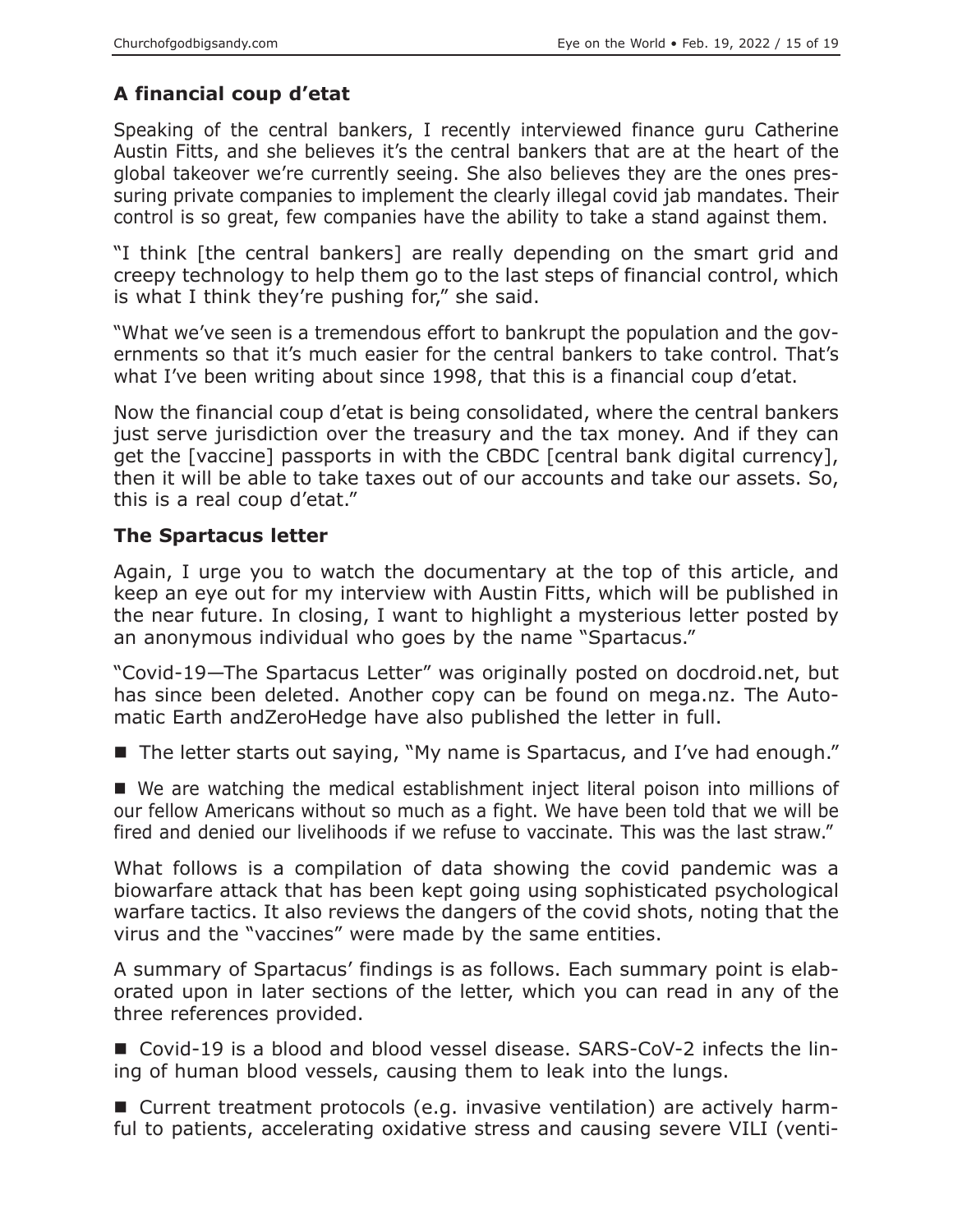lator-induced lung injuries). The continued use of ventilators in the absence of any proven medical benefit constitutes mass murder.

■ Existing countermeasures are inadequate to slow the spread of what is an aerosolized and potentially wastewater-borne virus, and constitute a form of medical theater.

 Various non-vaccine interventions have been suppressed by both the media and the medical establishment in favor of vaccines and expensive patented drugs.

■ The authorities have denied the usefulness of natural immunity against covid-19, despite the fact that natural immunity confers protection against all of the virus's proteins, and not just one.

 Vaccines will do more harm than good. The antigen that these vaccines are based on, SARS-CoV-2 Spike, is a toxic protein. SARS-CoV-2 may have ADE, or antibody-dependent enhancement; current antibodies may not neutralize future strains, but instead help them infect immune cells. Also, vaccinating during a pandemic with a leaky vaccine removes the evolutionary pressure for a virus to become less lethal.

 There is a vast and appalling criminal conspiracy that directly links both Anthony Fauci and Moderna to the Wuhan Institute of Virology.

■ Covid-19 vaccine researchers are directly linked to scientists involved in brain-computer interface ('neural lace') tech, one of whom was indicted for taking grant money from China.

■ Independent researchers have discovered mysterious nanoparticles inside the vaccines that are not supposed to be present.

■ The entire pandemic is being used as an excuse for a vast political and economic transformation of Western society that will enrich the already rich and turn the rest of us into serfs and untouchables.

## **A criminal conspiracy**

It's a long letter, so I won't reproduce the whole thing here. However, the following sections are of particular interest, with regard to a criminal elite that is orchestrating the destruction of life as we know it, in an effort to usher in a technocracy-led system of global governance and control: "In November of 2019, three technicians at the Wuhan Institute of Virology developed symptoms consistent with a flu-like illness. Anthony Fauci, Peter Daszak, and Ralph Baric knew at once what had happened, because back channels exist between this laboratory and our scientists and officials.

December 12th, 2019, Ralph Baric signed a Material Transfer Agreement (essentially, an NDA) to receive Coronavirus mRNA vaccine-related materials co-owned by Moderna and NIH.

It wasn't until a whole month later, on January 11th, 2020, that China allegedly sent us the sequence to what would become known as SARS-CoV-2.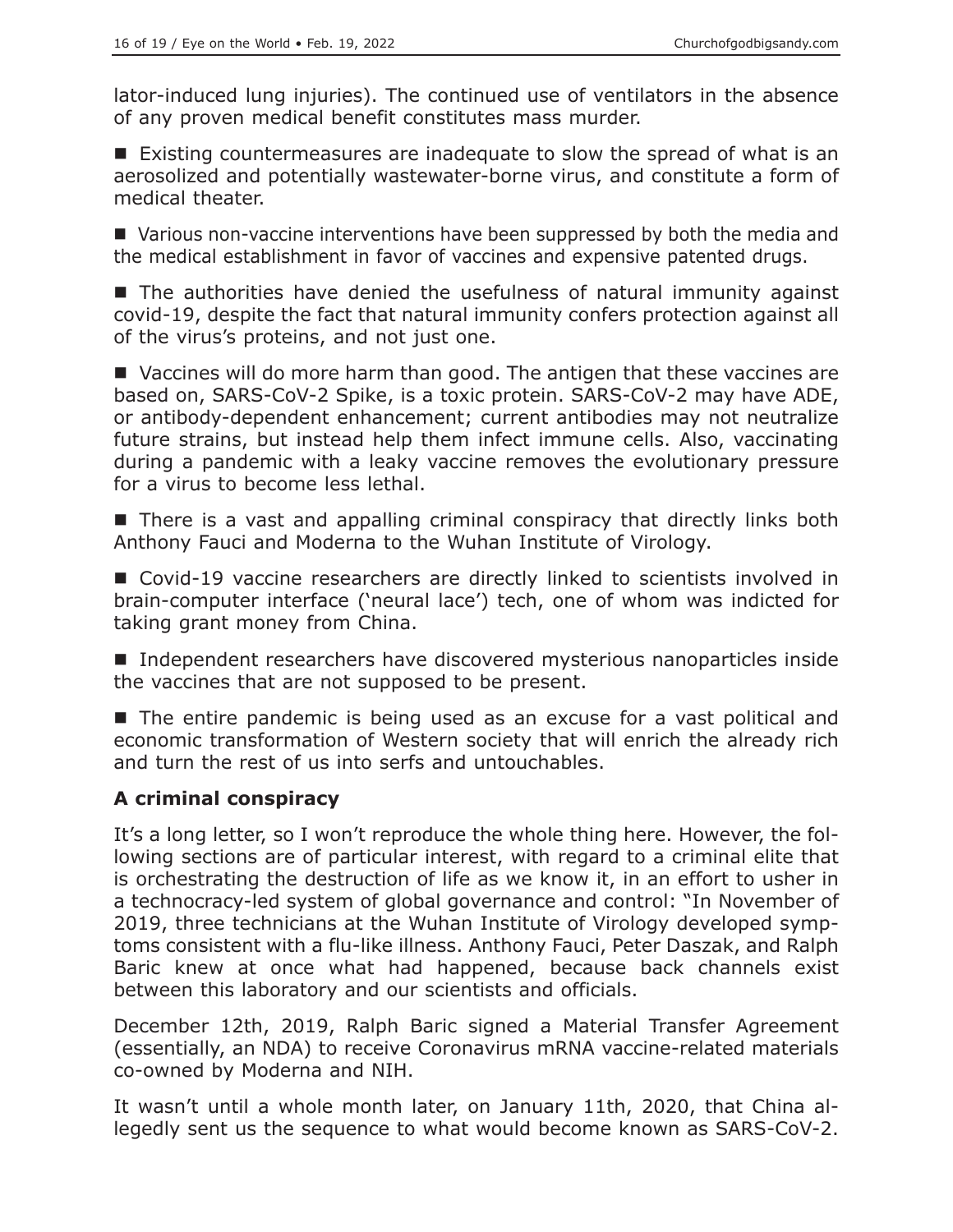Moderna claims, rather absurdly, that they developed a working vaccine from this sequence in under 48 hours.

Stephane Bancel, the current CEO of Moderna, was formerly the CEO of bioMerieux, a French multinational corporation specializing in medical diagnostic tech, founded by one Alain Merieux. Alain Merieux was one of the individuals who was instrumental in the construction of the Wuhan Institute of Virology's P4 lab.

The sequence given as the closest relative to SARS-CoV-2, RaTG13, is not a real virus. It is a forgery. It was made by entering a gene sequence by hand into a database, to create a cover story for the existence of SARS-CoV-2, which is very likely a gain-of-function chimera produced at the Wuhan Institute of Virology and was either leaked by accident or intentionally released. The animal reservoir of SARS-CoV-2 has never been found.

This is not a conspiracy 'theory.' It is an actual criminal conspiracy, in which people connected to the development of Moderna's mRNA-1273 are directly connected to the Wuhan Institute of Virology and their gain-of-function research by very few degrees of separation, if any. The paper trail is well-established.

The lab-leak theory has been suppressed because pulling that thread leads one to inevitably conclude that there is enough circumstantial evidence to link Moderna, the NIH, the WIV, and both the vaccine and the virus's creation together.

In a sane country, this would have immediately led to the world's biggest RICO and mass murder case. Anthony Fauci, Peter Daszak, Ralph Baric, Shi Zhengli, and Stephane Bancel, and their accomplices, would have been indicted and prosecuted to the fullest extent of the law. Instead, billions of our tax dollars were awarded to the perpetrators.

The FBI raided Allure Medical in Shelby Township north of Detroit for billing insurance for 'fraudulent covid-19 cures.' The treatment they were using? Intravenous Vitamin C. An antioxidant. Which, as described above, is an entirely valid treatment for covid-19-induced sepsis, and indeed, is now part of the MATH+ protocol advanced by Dr. Paul E. Marik.

The FDA banned ranitidine (Zantac) due to supposed NDMA (N-nitrosodimethylamine) contamination. Ranitidine is not only an H2 blocker used as antacid, but also has a powerful antioxidant effect, scavenging hydroxyl radicals. This gives it utility in treating covid-19.

The FDA also attempted to take N-acetylcysteine, a harmless amino acid supplement and antioxidant, off the shelves, compelling Amazon to remove it from their online storefront. This leaves us with a chilling question: did the FDA knowingly suppress antioxidants useful for treating covid-19 sepsis as part of a criminal conspiracy against the American public?

The establishment is cooperating with, and facilitating, the worst criminals in human history, and are actively suppressing non-vaccine treatments and therapies in order to compel us to inject these criminals' products into our bodies . . .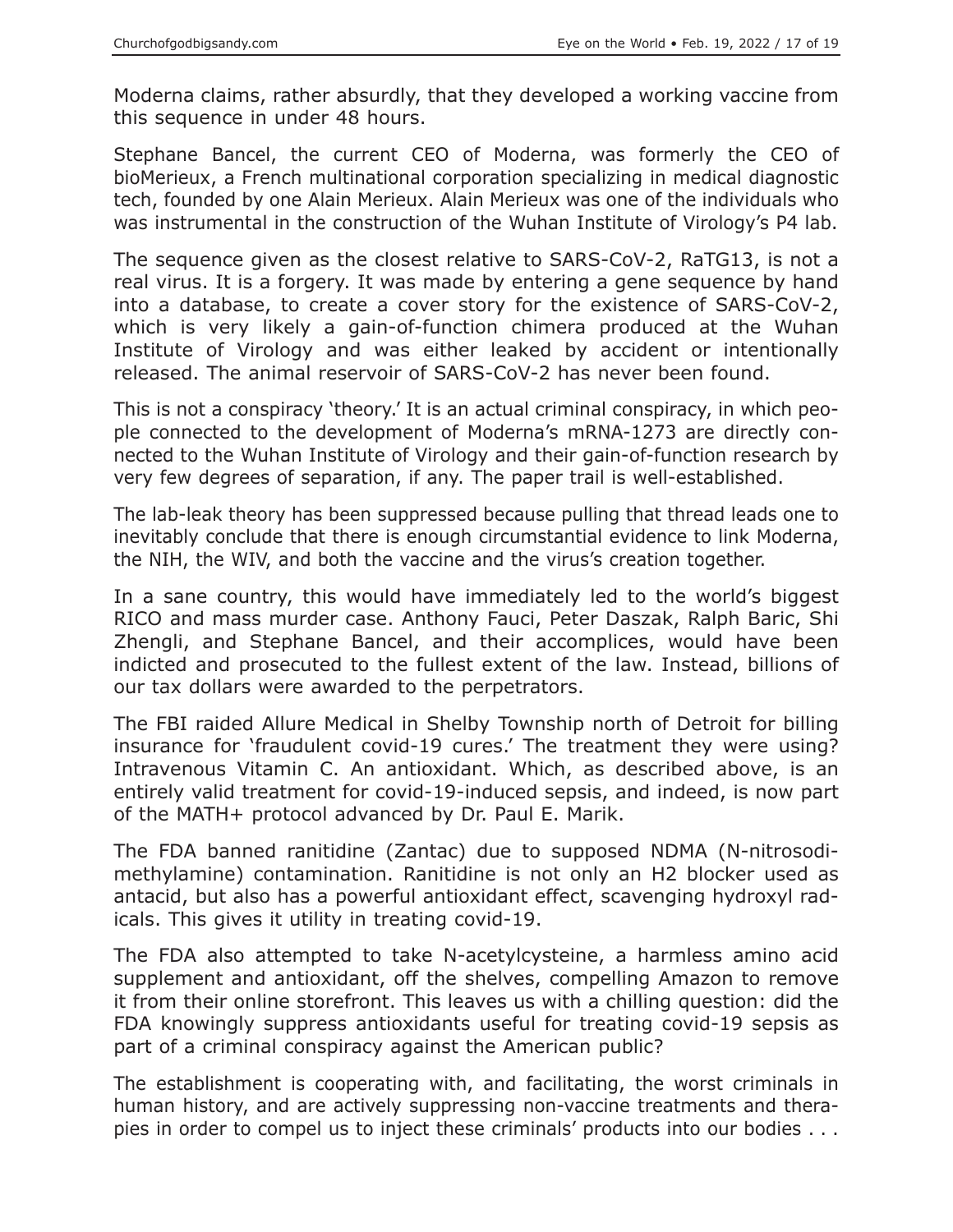Conclusions: The current pandemic was produced and perpetuated by the establishment, through the use of a virus engineered in a PLA-connected Chinese biowarfare laboratory, with the aid of American taxpayer dollars and French expertise . . .

Either through a leak or an intentional release from the Wuhan Institute of Virology, a deadly SARS strain is now endemic across the globe, after the WHO and CDC and public officials first downplayed the risks, and then intentionally incited a panic and lockdowns that jeopardized people's health and their livelihoods.

This was then used by the utterly depraved and psychopathic aristocratic class who rule over us as an excuse to coerce people into accepting an injected poison which may be a depopulation agent, a mind control/pacification agent in the form of injectable 'smart dust,' or both …

They believe they can get away with this by weaponizing the social stigma of vaccine refusal. They are incorrect. Their motives are clear and obvious to anyone who has been paying attention.

These megalomaniacs have raided the pension funds of the free world. Wall Street is insolvent and has had an ongoing liquidity crisis since the end of 2019. The aim now is to exert total, full-spectrum physical, mental, and financial control over humanity before we realize just how badly we've been extorted by these maniacs. The pandemic and its response served multiple purposes for the Elite.

■ Concealing a depression brought on by the usurious plunder of our economies conducted by rentier-capitalists and absentee owners who produce absolutely nothing of any value to society whatsoever . . .

Destroying small businesses and eroding the middle class.

■ Transferring trillions of dollars of wealth from the American public and into the pockets of billionaires and special interests.

■ Engaging in insider trading, buying stock in biotech companies and shorting brickand-mortar businesses and travel companies, with the aim of collapsing face-to-face commerce and tourism and replacing it with e-commerce and servitization.

 Creating a casus belli for war with China, encouraging us to attack them, wasting American lives and treasure and driving us to the brink of nuclear Armageddon.

■ Establishing technological and biosecurity frameworks for population control and technocratic-socialist 'smart cities' where everyone's movements are despotically tracked, all in anticipation of widespread automation, joblessness, and food shortages, by using the false guise of a vaccine to compel cooperation.

The Elites are trying to pull up the ladder, erase upward mobility for large segments of the population, cull political opponents and other 'undesirables,' and put the remainder of humanity on a tight leash, rationing our access to certain goods and services that they have deemed 'high-impact,' such as automobile use, tourism, meat consumption, and so on.